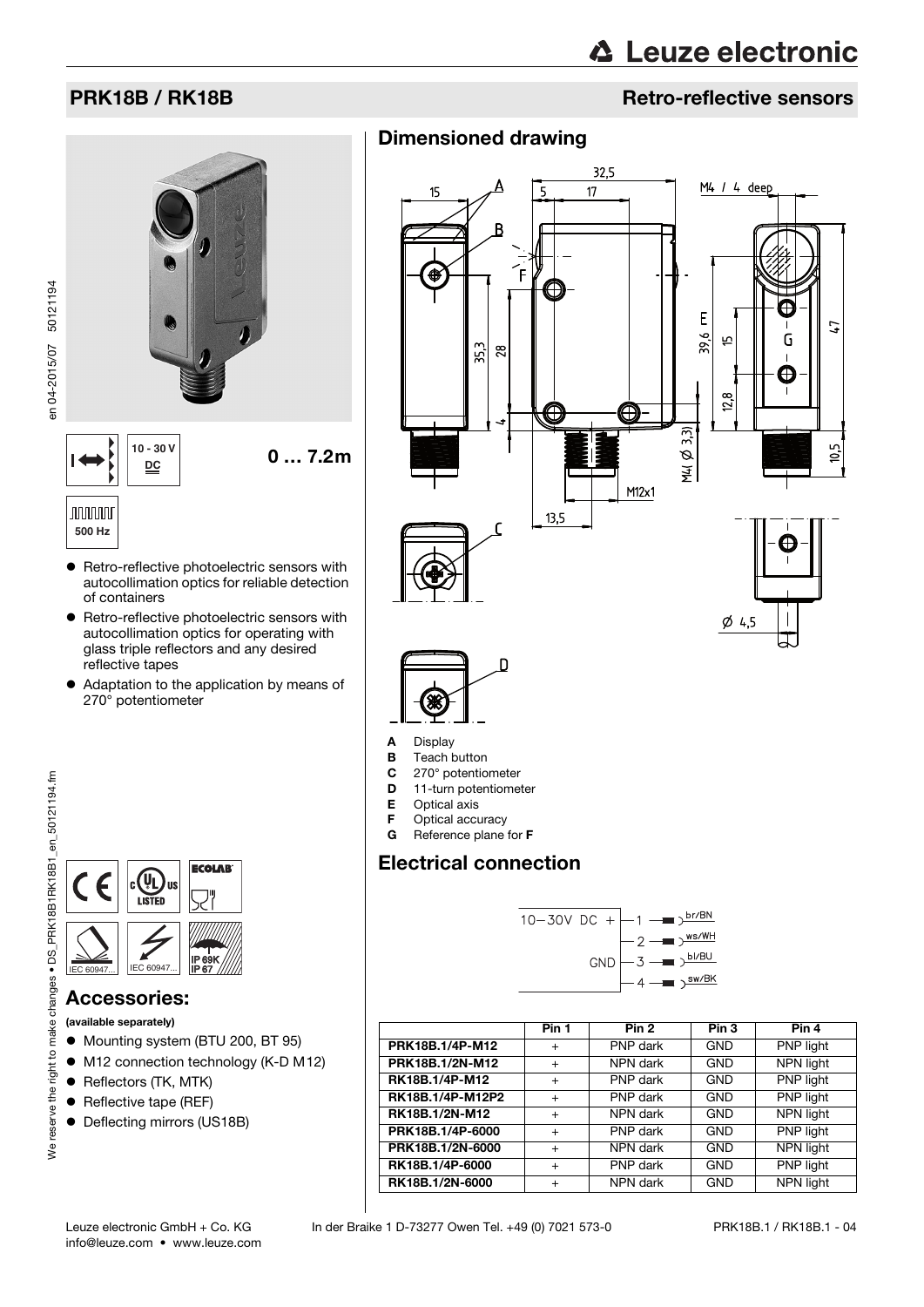# **△ Leuze electronic**

# PRK18B / RK18B

**Reflectors Operating range**

### **Tables**

#### Plastic reflectors:

| 1                              | TK(S)             | 100x100 |     |       | 06.0m |                        |     |
|--------------------------------|-------------------|---------|-----|-------|-------|------------------------|-----|
| $\overline{2}$                 | <b>MTKS</b>       | 50x50.1 |     |       | 04.5m |                        |     |
| 3                              | TK(S)             | 40x60   |     |       | 03.5m |                        |     |
| 4                              | TK(S)             | 30x50   |     |       | 02.0m |                        |     |
| 5                              | TK(S)             | 20x40   |     |       | 02.0m |                        |     |
| 6                              | Tape 6            | 50x50   |     |       | 02.0m |                        |     |
|                                |                   |         |     |       |       |                        |     |
| 1                              | 0                 |         |     |       | 6.0   |                        | 7.2 |
| $\overline{2}$                 | $\Omega$          |         |     | 4.5   |       | 5.5                    |     |
| 3                              | $\Omega$          |         | 3.5 |       | 4.2   |                        |     |
| 4                              | $\Omega$          | 2.0     | 2.4 |       |       |                        |     |
| 5                              | 0                 | 2.0     | 2.4 |       |       |                        |     |
| 6                              | $\Omega$          | 2.0     | 2.4 |       |       |                        |     |
| Glass reflectors (RK18B only): |                   |         |     |       |       |                        |     |
|                                | <b>Reflectors</b> |         |     |       |       | <b>Operating range</b> |     |
|                                |                   |         |     |       |       |                        |     |
| 1                              | <b>TG29</b>       | 0 29 mm |     |       | 01.3m |                        |     |
| 2                              | TG6               | 0 7 mm  |     | 00.6m |       |                        |     |

 $1 \t 0$  1.3 1.5 2 0 0.6 0.7

Operating range [m] Typ. operating range limit [m]

| TK<br>TKS<br>Tape 6 | $=$ adhesive<br>$=$ screw type<br>$=$ adhesive |
|---------------------|------------------------------------------------|
| TG6                 | = adhesive, pressable                          |
| TG29                | = with M3 threaded pin                         |

# **Diagrams**

#### Plastic reflectors:



- **A** TK(S)  $100 \times 100$ <br>**B** MTKS  $50 \times 50.1$
- **B** MTKS 50 $\times$ 50.1<br>**C** TK(S) 40 $\times$ 60  $TK(S)$  40 $x$ 60
- $D$  TK(S) 30 $\times$ 50
- 
- E TK(S)  $20 \times 40$ <br>E Tape 6.50 $\times$ 5 Tape  $6\,50\times50$

#### Glass reflectors (RK18B only):



B TG6

# **Specifications**

#### Optical data

Typ. op. range limit (TK(S) 100x100) 1) Operating ranges 2) Light source 3) Wavelength 620nm (visible red light)<br>
Optical accuracy contract type dependent (see or

0 … 7.2m

see tables

LED (modulated light)

type dependent (see order guide)

10 ... 30VDC (incl. residual ripple)<br> $\leq$  15% of UB<br> $\leq$  18mA

% 2N 2 NPN switching outputs, antivalent<br>
2N 2 NPN switching outputs, antivalent<br>
2N 1 NPN switching output, dark switch

(see order guide)

 $\frac{3}{100}$  adjustable with 270 $^{\circ}$  potentiometer

diecast zinc, chemically nickel-plated diecast zinc, chemically nickel-plated

 $\frac{1}{2}$  exempt group (in acc. with EN 62471)<br>IEC 60947-5-2

tested in accordance with ECOLAB

light path free, minimum performance reserve

#### Timing

Switching frequency 500Hz<br>
Response time 1 ms<br>
Delay before start-up  $\leq 300 \text{ ms}$ Response time Delay before start-up

#### Electrical data

Operating voltage UB 4) Residual ripple Open-circuit current<br>Switching outputs/functions //4P Switching outputs/functions  $\gamma$  /4P 2 PNP switching outputs, antivalent /4X 1 PNP switching output, light switching /PX 1 PNP switching output, dark switching

 /2X 1 NPN switching output, light switching /NX 1 NPN switching output, dark switching Signal voltage high/low  $≥ (UB-2V)/≤ 2V$ <br>Output current max. 100mA Output current max. 100mA<br>Sensitivity adjustable wi

#### Indicators

Green LED<br>
Yellow LED<br>
Yellow LED Yellow LED<br>
Yellow LED, flashing<br>
Yellow LED, flashing<br>
Yellow LED, flashing

#### Mechanical data

Housing <sup>5)</sup><br>Connector Optics<br>Operation Optics<br>
Optics<br>
Operation<br>
Optics<br>
Operation<br>
270° potentiometer<br>
Weight<br>
With M12 connector Weight with M12 connector: 60g with 6000mm cable: 240g

Connection type M12 connector, 4-pin cable 6000mm, 4 x 0.20mm²

#### Environmental data

Ambient temp. (operation/storage) -40°C … +60°C/-40°C … +70°C<br>Protective circuit <sup>6)</sup> 2, 3 VDE safety class 7) Protection class<br>Light source Standards applied<br>Certifications Certifications<br>Chemical resistance<br>Chemical resistance<br>Chemical resistance

1) Typ. operating range limit: max. attainable range without performance reserve

- 2) Operating range: recommended range with performance reserve<br>
2) Operating range: recommended range with performance reserve<br>
3) Average life expectancy 100.000h at an ambient temperature of :
- 3) Average life expectancy 100,000h at an ambient temperature of 25°C
- 4) For UL applications: for use in class 2 circuits according to NEC only<br>5) Color changes due to cleaning agents do not adversely affect the coa
- 5) Color changes due to cleaning agents do not adversely affect the coating 6) 2=polarity reversal protection, 3=short circuit protection for all transistor c
- 6) 2=polarity reversal protection, 3=short circuit protection for all transistor outputs<br>
7) Rating voltage 50V<br>
8) These proximity switches shall be used with UL Listed Cable assemblies rated 3

Rating voltage 50V

These proximity switches shall be used with UL Listed Cable assemblies rated 30V, 0.24A min. in the field installation, or equivalent (categories: CYJV/CYJV7 or PVVA/PVVA7)

2, 3

TI<br>III<br>IP67, IP 69K

#### Remarks

#### **Operate in accordance with intended use!**

 $\ddot{\phi}$  This product is not a safety sensor and is not intended as personnel protection.

- 
- $\%$  The product may only be put into operation by competent persons.<br> $\%$  Only use the product in accordance with the intended use.

#### **UL REQUIREMENTS**

## Enclosure Type Rating: Type 1

**For Use in NFPA 79 Applications only.**<br>Adapters providing field wiring means are available from the manufacturer. Refer to manufacturers information. **CAUTION** – the use of controls or adjustments or performance of procedures other than those specified herein may result in hazardous radiation exposure.

**ATTENTION !** Si d'autres dispositifs d'alignement que ceux préconisés ici sont utilisés ou s'il est procédé autrement qu'indiqué, cela peut entraîner une exposition à des rayonnements et un danger pour les personnes.

#### ● RK18B models:

Suitable in combination with glass triple reflectors. Glossy and reflective objects can lead to switching errors.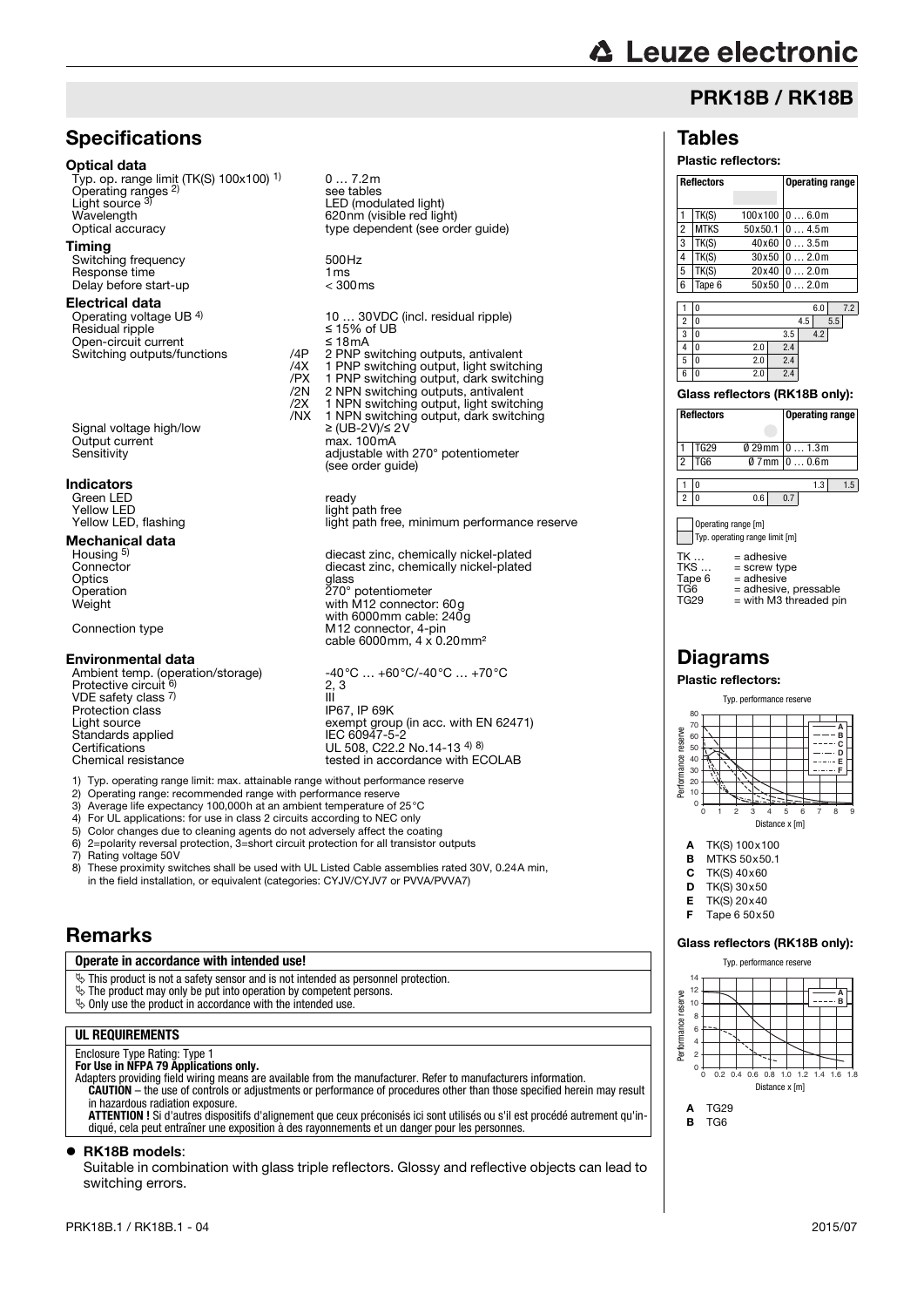# **∆ Leuze electronic**

# PRK18B / RK18B Retro-reflective sensors

## Part number code

# **PRK1 8B . FXT T 3 / 4P -M1 2Px**

| <b>Operating principle</b>   |                                                                                                                       |
|------------------------------|-----------------------------------------------------------------------------------------------------------------------|
| <b>PRK</b>                   | Retro-reflective photoelectric sensor for bottles                                                                     |
| <b>RK</b>                    | Retro-reflective photoelectric sensor for tape<br>(Function against any reflective tapes and glass triple reflectors) |
| <b>Series</b>                |                                                                                                                       |
| <b>18B</b>                   | 18B series                                                                                                            |
| <b>Timing</b>                |                                                                                                                       |
| F                            | High speed                                                                                                            |
| free                         | Standard                                                                                                              |
| <b>Optical accuracy</b>      |                                                                                                                       |
| X                            | Optical axis aligned, shift angle $< \pm 0.25$ °                                                                      |
| free                         | Standard                                                                                                              |
| <b>Detection properties</b>  |                                                                                                                       |
| т                            | Setting of 11% is possible                                                                                            |
| free                         | Setting of 11% is not possible                                                                                        |
|                              | <b>Tracking function available</b>                                                                                    |
| T <sub>1</sub>               | Tracking function/contamination compensation                                                                          |
| free                         | No tracking function                                                                                                  |
| <b>Setting</b>               |                                                                                                                       |
| 1                            | 270° potentiometer                                                                                                    |
| 2                            | 11-turn potentiometer                                                                                                 |
| 3                            | <b>Teach button</b>                                                                                                   |
| free                         | No setting                                                                                                            |
|                              | Pin assignment of connector pin 4 / black cable wire                                                                  |
| $\mathbf 2$                  | NPN, light switching                                                                                                  |
| N                            | NPN, dark switching                                                                                                   |
| 4                            | PNP, light switching                                                                                                  |
| Р                            | PNP, dark switching                                                                                                   |
|                              | IO-Link                                                                                                               |
|                              | Pin assignment of connector pin 2 / white cable wire                                                                  |
| X                            | Not assigned                                                                                                          |
| $\bf 2$                      | NPN, light switching                                                                                                  |
| N                            | NPN, dark switching                                                                                                   |
| 4                            | PNP, light switching                                                                                                  |
| P                            | PNP, dark switching                                                                                                   |
| Τ                            | Teach input                                                                                                           |
| <b>Connection technology</b> |                                                                                                                       |
| M12                          | M12 connector, 4-pin                                                                                                  |
| 6000                         | Cable 6m                                                                                                              |
| <b>Special devices</b>       |                                                                                                                       |
| Px                           | Special device version $x = 1  9$                                                                                     |

**free** Standard device

1) Only possible in conjunction with the detection property "T".